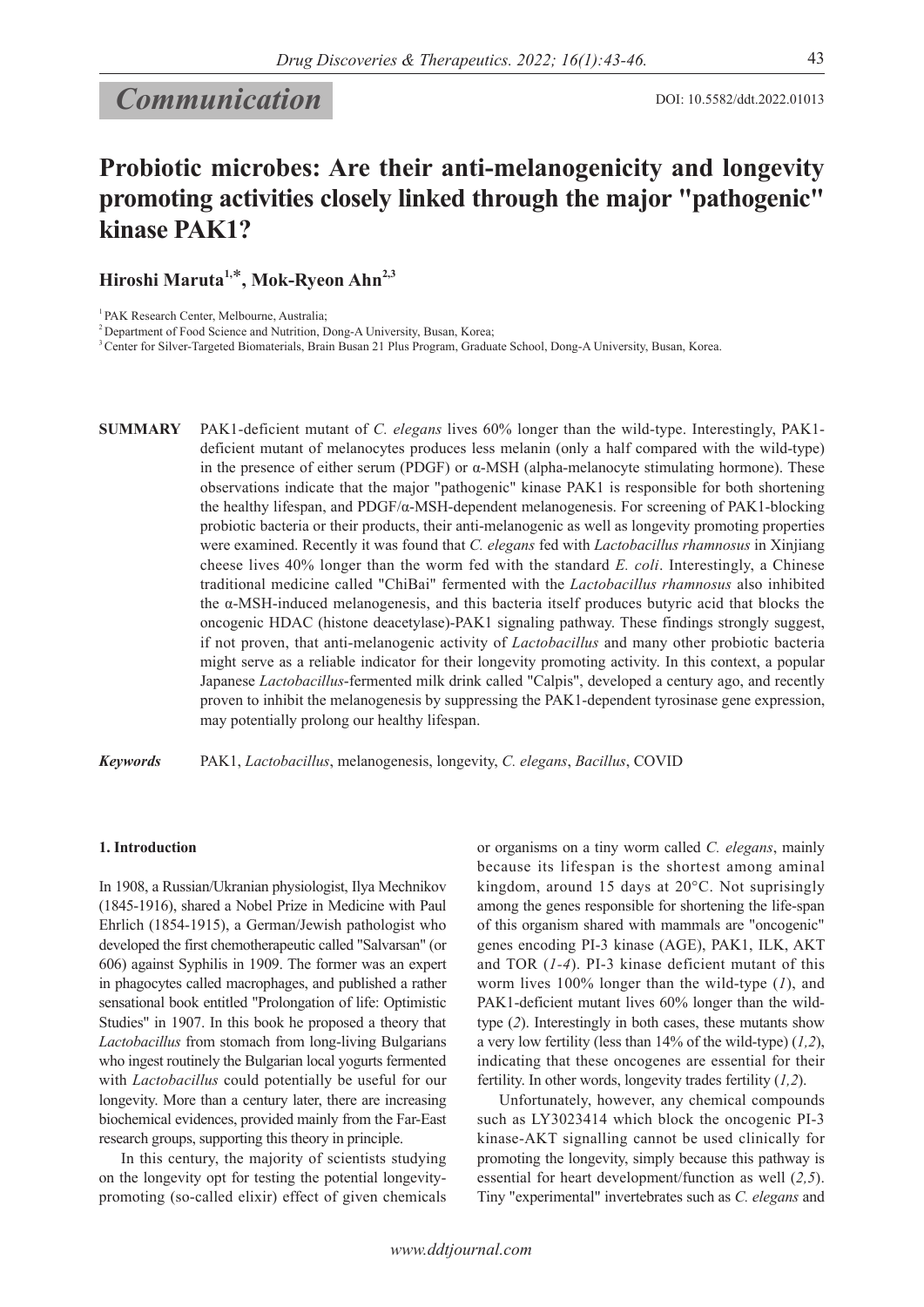*Drosophila* have no cardiovascular system. Fortunately, in 2021, PAK1-deficient mutant of mice was proven to live significantly longer than the wild-type without any complication on either heart or brain (6). In addition, mice treated with rapamycin, a TOR-inhibitor, have been shown to live longer than the control mice (7). However, this drug has been used mainly to suppress the immune response against grafted organs (2). Therefore it may be rather risky for ordinary people, in particular during pandemics of COVID and other deadly viruses.

### **2. Natural chemicals, that prolong the lifespan of** *C. elegans***, inhibit melanogenesis by blocking PAK1**

Using *C. elegans* as a target, a number of natural longevity promoters have been identified. Among are curcumin (CC), caffeic acid (CA), caffeic acid phenethyl ester (CAPE), and melatonin (*8-11*). Interestingly, all these longevity promoters are known to inhibit melanogensis, without affecting directly the enzymatic activity of tyrosinase which is responsible for biosynthesis of melanin from tyrosine (*12-15*). Since the first three chemicals (CC, CA and CAPE) at least have been known to block PAK1, during 2015-2017 we examined whether melanogenesis of melanoma (B16F10) requires PAK1 or not. We found that treatment of melanoma with si-RNA specific for PAK1 (silencing *PAK1* gene) clearly reduces the melanin synthesis to a half of the control cells only when cells are activated with either serum (PDGF) or alpha-MSH (*16*), indicating that the "induced" melanogenesis depends on PAK1, although the "basic" melanogenesis without PDGF or alpha-MSH does not (Figure 1A).

#### **3.** *Lactobacillus rhamnosus* **extends the lifespan of** *C. elegans* **and inhibits melanogenesis**

In 2016, to our great surprise, researchers found that *C. elegans* fed with *Lactobacillus rhamnosus* which is used for fermentation of Xinjiang cheese lives 40% longer than the worm fed with the standard *E. coli*. In 2020, other researchers found that an extract from a Chinese traditional herb mixture called "ChiBai" fermented with *Lactobacillus rhamnosus* inhibits alpha-MSH-induced melanogenesis of B16F10 melanoma by suppressing the tyrosinase gene expression (*18*) which depends on PAK1 (Figure 1B, *16*). These two independent findings altogether indicate that both longevity-promoting and anti-melanogenic activities of this bacterium closely link to each other, and perhaps suggesting its PAK1-blocking activity. Incidentally, in 2021, another group found that *Lactobacillus rhamnosus* inhibits COVID fibrosis in part by producing butyric acid (*19*), which is known to inhibit HDAC (histone de-acetylase), thereby blocking PAK1 (20,21) that is responsible for inflammation, melanogenesis, oncogenesis and so many other diseases (for a review. *22*).

## **4.** *Bacillus subtilis* **also extends the lifespan of** *C. elegans* **and inhibits melanogenesis.**

It is well known that vitamin D3, a PAK1-blocker, is also anti-melanogenic and extends the healthy lifespan of *C. elegans* by 40% at 1 mg/mL (*23,24*). Interestingly, another vitamin called K2 or menaquinone 7 (Figure 2 left), derived from a traditional Japanese soybean product called "Natto" (fermented by *Bacillus subtilis* natto), also blocks PAK1 and is anti-melanogenic (*25*), although its longevity-promoting activity has not been tested as yet. In 2019, however, it was found that *C. elegans* fed with *Bacillus subtilis*, instead of the standard *E. coli*, at 20°C has 30% lesser size (number of eggs laid) than the *E. coli*-fed, and far more resistant to heat-shock at 34°C than



**Figure 1. (A), "Melanogenic" signaling pathway (PDGF-PAK1). (B), Blocking melanin synthesis.** PAK1-blockers do not inhibit directly tyrosinase, but suppress its gene expression.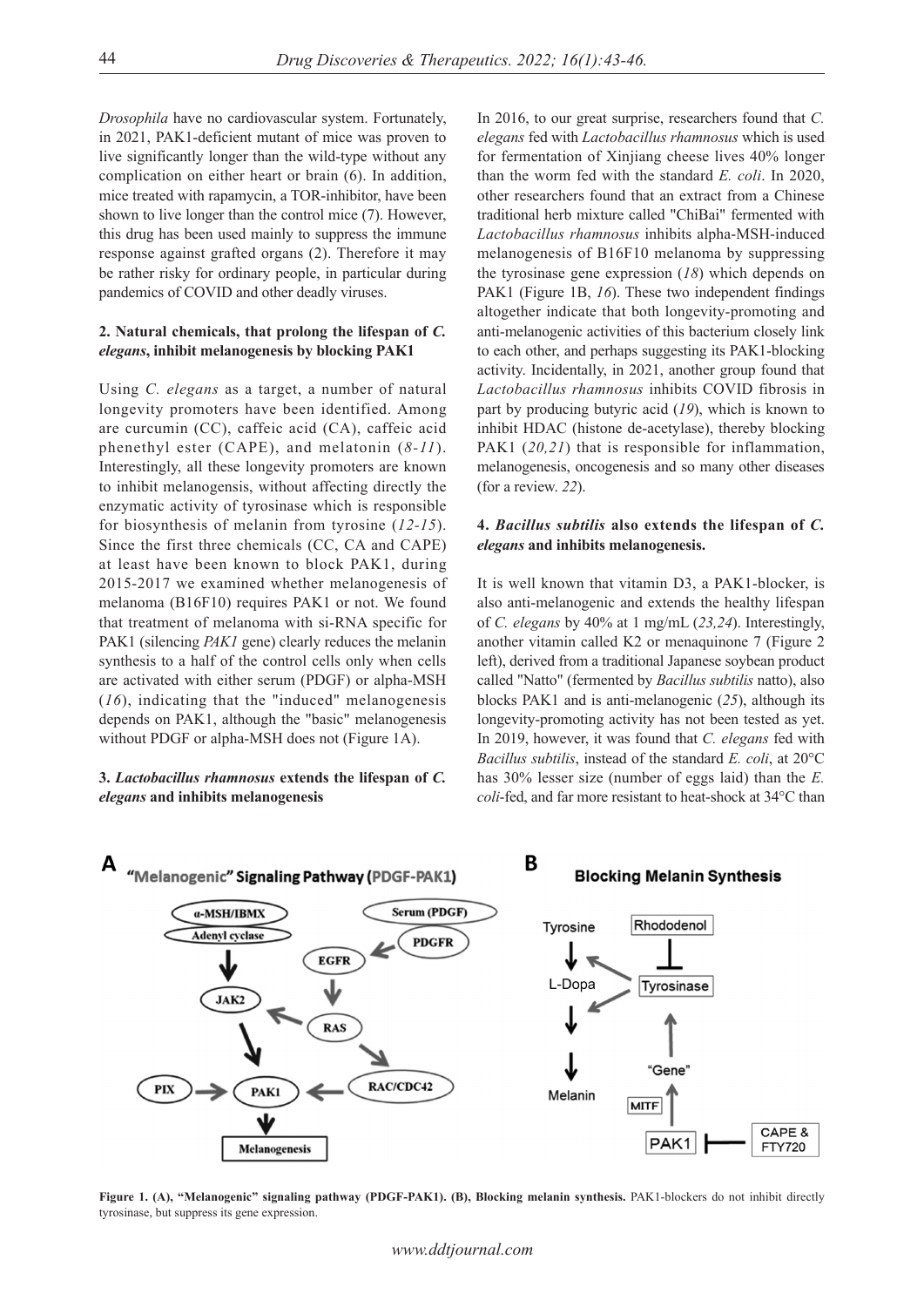

**Figure 2. Vitamin K2 and isoflavone derivatives from soybeans fermented with** *Bacillus subtilis***.** These PAK1-blockers, derived from Japanese "Natto" and Korean "Doenjang", are anti-melanogenic and anti-carcinogenic/anti-angiogenic, and most likely to promote the longevity.

the *E. coli*-fed, while a half of the latter die within 6 h (*26*). Since the litter size is reciprocal to the lifespan, and heat-resistance is proportional to the lifespan (*1,2*), it is most likely that *Bacillus subtilis* is a longevity promoter, just like *Lactobacillus*. Interestingly a traditional Korean soybean paste (or cake) called "Doenjang" fermented with *Bacillus subtilis* is mainly produced in the Southern west region (Sunchang) of Korea, which is well known as the "longevity" town.

According to two Korean groups, "Doenjang" contains a PAK-blocker called "ortho-dihydroxyisoflavone" (Figure 2 right) that suppresses cancer growth, angiogenesis and melanogenesis (*27,28*). More interestingly, in 2015, another Korean group found that Genistein (4',5,7-trihydroxyisoflavone), which is often produced by yeast fermentation, indeed extends the lifespan of *C. elegans* significantly, and increases its heat resistance by boosting *HSP16* gene expression at 50 μM (*29*). More recently genistein was found to boost the tumor suppressor p21 (CDK inhibitor) by blocking the JAK-PAK1 signaling pathway (*30,31*).

## **5. Anti-melanogenic activity might be used as a reliable indicator for both PAK1-blocking and longevity-promoting activities**

Indeed, it has been shown in 2005 that HDAC inhibitors such as butyrate and TSA (trichostatin A), which eventually block PAK1 (*21*), extend the healthy lifespan of *Drosophila* (*32*). Thus, if a given bacterium or chemical (natural or synthetic) inhibits alpha-MSH/ PDGF-induced melanogenesis of B16F10 melanoma by suppressing tyrosinase gene expression, instead of inhibiting tyrosinase activity itself, it is hypothesized that this bacterium or chemical would be a PAK1-blocker, and therefore might extend the healthy lifespan. In other words, the inhibition of the inducible melanogenesis (without any inhibition of cell growth *per se*) might serve as an indicator for screening any PAK1-blocking probiotic bacteria, foods or chemicals/drugs that contribute to the longevity.

In this context, it would be worth noting that two independent Chinese and Japanese groups in 2016 and 2020, respectively found that an old Japanese *Lactobacillus* fermented milk drink called "Calpis", which was developed a century ago by a Japanese monk (Kaiun Mishima) using *L. helveticus*, inhibits the inducible melanogenesis of B16F10 melanoma by suppressing PAK1-dependent tyrosinase gene expression (*33,34*). Thus, it is quite possible that this popular fermented milk could contribute to both COVID prevention/therapy and the longevity eventually (for review, *35*).

#### *Funding*: None.

*Conflict of Interest*: The authors have no conflicts of interest to disclose.

## **References**

- 1. Johnson TE, Lithgow GJ. The search for the genetic basis of aging: the identification of gerontogenes in the nematode *Caenorhabditis elegans*. J Am Geriatr Soc. 1992; 40:936-945.
- 2. Yanase S, Luo Y, Maruta H. PAK1-deficiency/downregulation reduces brood size, activates *HSP16.2* gene and extends lifespan in *Caenorhabditis elegans*. Drug Discov Ther. 2013; 7:29-35.
- 3. Kumsta C, Ching TT, Nishimura M, Davis AE, Gelino S, Catan HH, Yu X, Chu CC, Ong B, Panowski SH, Baird N, Bodmer R, Hsu AL, Hansen M. Integrin-linked kinase modulates longevity and thermotolerance in *C. elegans* through neuronal control of HSF-1. Aging Cell. 2014; 13:419-430.
- 4. Blackwell TK, Sewell AK, Wu Z, Han M. TOR signaling in *Caenorhabditis elegans* development, metabolism, and aging. Genetics. 2019; 213:329-360.
- 5. Huddleston H, Tan B, Yang FC, White H, Wenning MJ, Orazi A, Yoder MC, Kapur R, Ingram DA. Functional *p85alpha* gene is required for normal murine fetal erythropoiesis. Blood. 2003; 102:142-145.
- 6. Hawley E, Gehlhausen J, Karchugina S, et al. PAK1 inhibition reduces tumor size and extends the lifespan of mice in a genetically engineered mouse model of neurofibromatosis type 2 (NF2). Hum Mol Genet. 2021; 30:1607-1617.
- Harrison DE, Strong R, Sharp ZD, Nelson JF, Astle CM, Flurkey K, Nadon NL, Wilkinson JE, Frenkel K, Carter CS, Pahor M, Javors MA, Fernandez E, Miller RA. Rapamycin fed late in life extends lifespan in genetically heterogeneous mice. Nature. 2009; 460:392-395.
- 8. Liao VH, Yu CW, Chu YJ, Li WH, Hsieh YC, Wang TT. Curcumin-mediated lifespan extension in *Caenorhabditis*